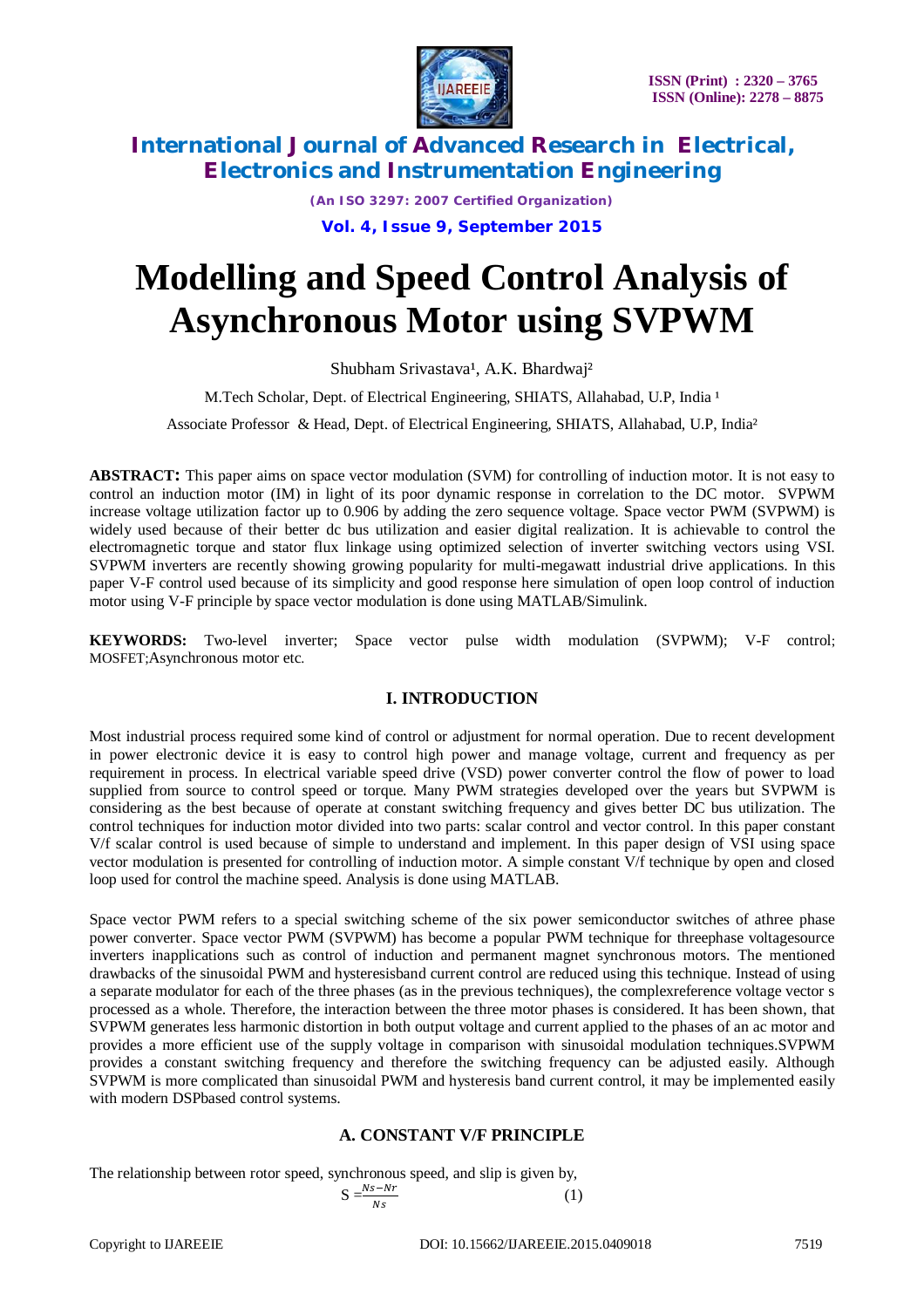

*(An ISO 3297: 2007 Certified Organization)*

#### **Vol. 4, Issue 9, September 2015**

$$
Nr = Ns (1-s)(2)
$$

Rotor speed,  $Nr = \frac{120f}{P} (1-S)$ . (3)

Thus, speed of an induction motor can be varied by changing frequency (f), slip (S), or number of poles (P) for which the winding are wound. The scalar control is based on changing any one parameter like frequency, slip or pole. The speed can be changed by increasing or decreasing in frequency but this result in change of impedance. This in turn is the reason for change in current drawn by the motor. Reduction in supply frequency increase the air gap flux which result in saturation of the core. To avoid these problems, it is necessary to vary the frequency and the voltage at the same time. According to induced voltage equation (4) constant V/HZ control gives constant flux in the stator.

$$
\frac{Vrms}{f} = 4.44 \text{ NØ}\varepsilon \tag{4}
$$

The torque-speed equation (5) of induction motors reveals the voltage-torque-frequency relation, given by,

$$
T_{air-gap} = \frac{3R_r}{2\omega_m S} I_r^2
$$
 (5)  

$$
T \approx \frac{V^2}{2\pi f} \approx \frac{V}{f}
$$
 (6)

Torque developed by induction motor remains constant if V/f ratio is constant up to the base speed. Beyond base speed torque is decrease in inverse proportion to increase in frequency because voltage can't be higher than rated value of equipment.



Fig. 1-Frequency-voltage-torque curve

Other than the variation in speed, the torque-speed characteristics of the V/F control reveal the following:

- The starting current is low.
- The stable operating region of the motor is increased. Instead of simply running at its base/ rated speed (NB), the motor can be run typically from 5% of the synchronous speed (NS) up to the base speed. The torque generated by the motor can be kept constant throughout this region.
- Since almost constant rated torque is available over the entire operating range; the speed range of the motor becomes wider.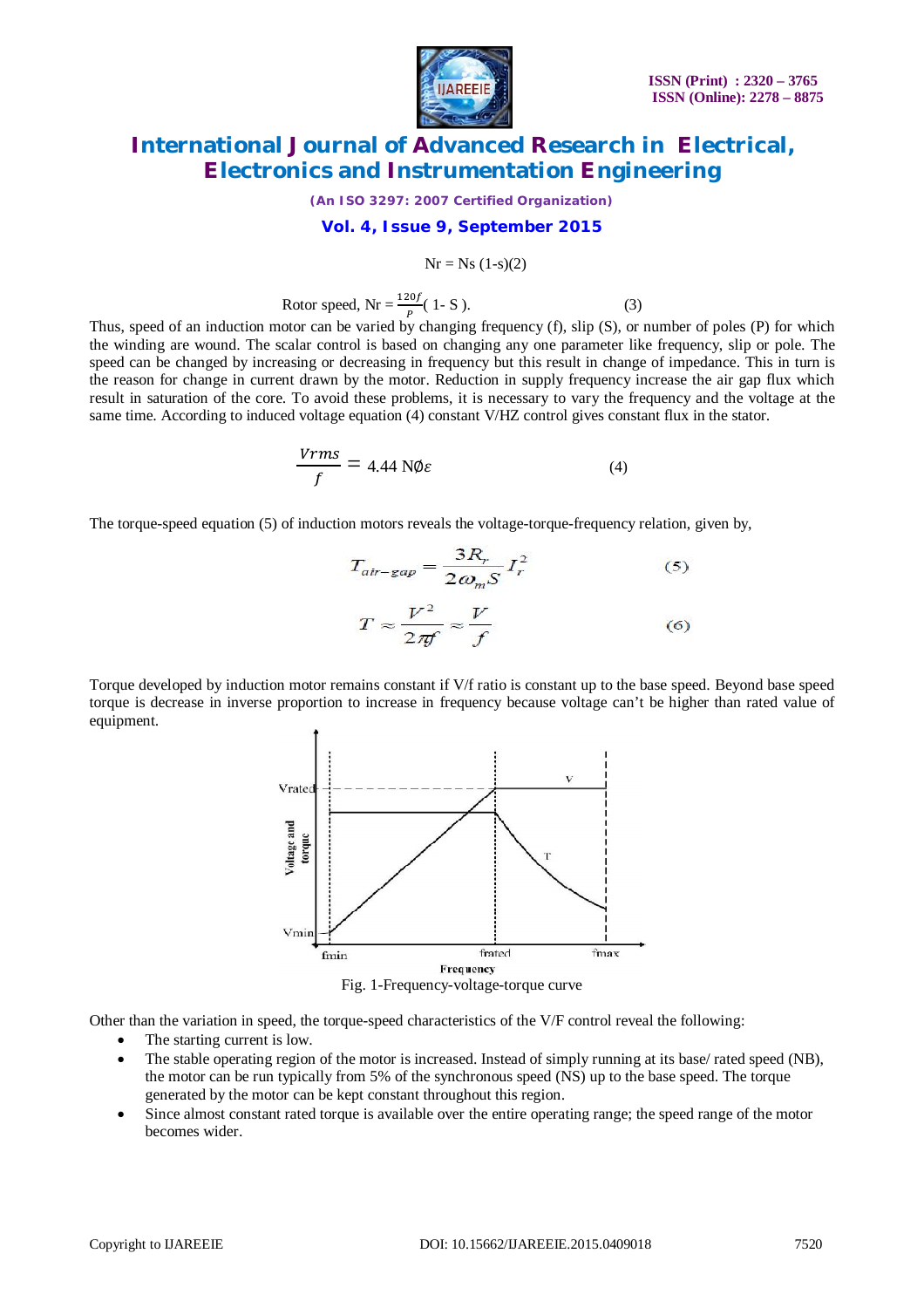

*(An ISO 3297: 2007 Certified Organization)*

#### **Vol. 4, Issue 9, September 2015**

#### **B. OPEN LOOP SPEED CONTROL**

In open loop control there is feedback so response is slow, so it applicable where accuracy is not primary disquiet. As per shown in fig 2 frequencies is define from required speed and rough assumption is made that motor follow its synchronous speed. Required voltage is determined from V/f curve given by motor manufacturer. Due to simplicity, low cost and immune from feedback system, open loop V/f control system is widely used in industry where precision is not great concern.



Fig. 2-diagram of open loop V/f control

#### **C. SPACE VECTOR MODULATION**

Variable voltage and frequency is obtained from VSI. Many PWM techniques developed over years but ideal modulation scheme looks for lower harmonics generation, linear modulation range and low switching losses. SVPWM fulfil all requirements and also operate at a constant switching frequency so it considers as best PWM techniques. SVPWM treats inverter as whole while traditional PWM techniques consider as N single phase inverter tied together. Three phase inverter have eight possible combinations; two of them are a null value because all terminals are connected to same potential either at ground or at Vcc. The remaining six combinations give non-zero voltage and all are represented as a state which form hexagon in plane spanning 60 degree each.



Fig. 3-Phase voltage representation

As shown in fig 4 each state is represented by three numbered coordinate system which is corresponding to the state of the inverter leg. 0 represent conduction of lower switch and 1 represent conduction of upper switch. There is a command vector which is rotate at same angular speed of desired frequency and position of vector gives instantaneous voltage output of the inverter. When vector lies between two state vectors, a vector sum is made in order to obtain desired voltage, given by

$$
V = Va + Vb + Vo \quad (7)
$$

Where *Va*and *Vb*are the two nearby active state vector, and *V0* is a null vector; which become necessary because it helps to control the magnitude of applied voltage by adding time on commutation sequence where energy is not applied to the load. According to the modulation index, PWM range is divided into linear and over-modulation range. The modulation index for As shown in fig 4 each state is represented by three numbered coordinate system which is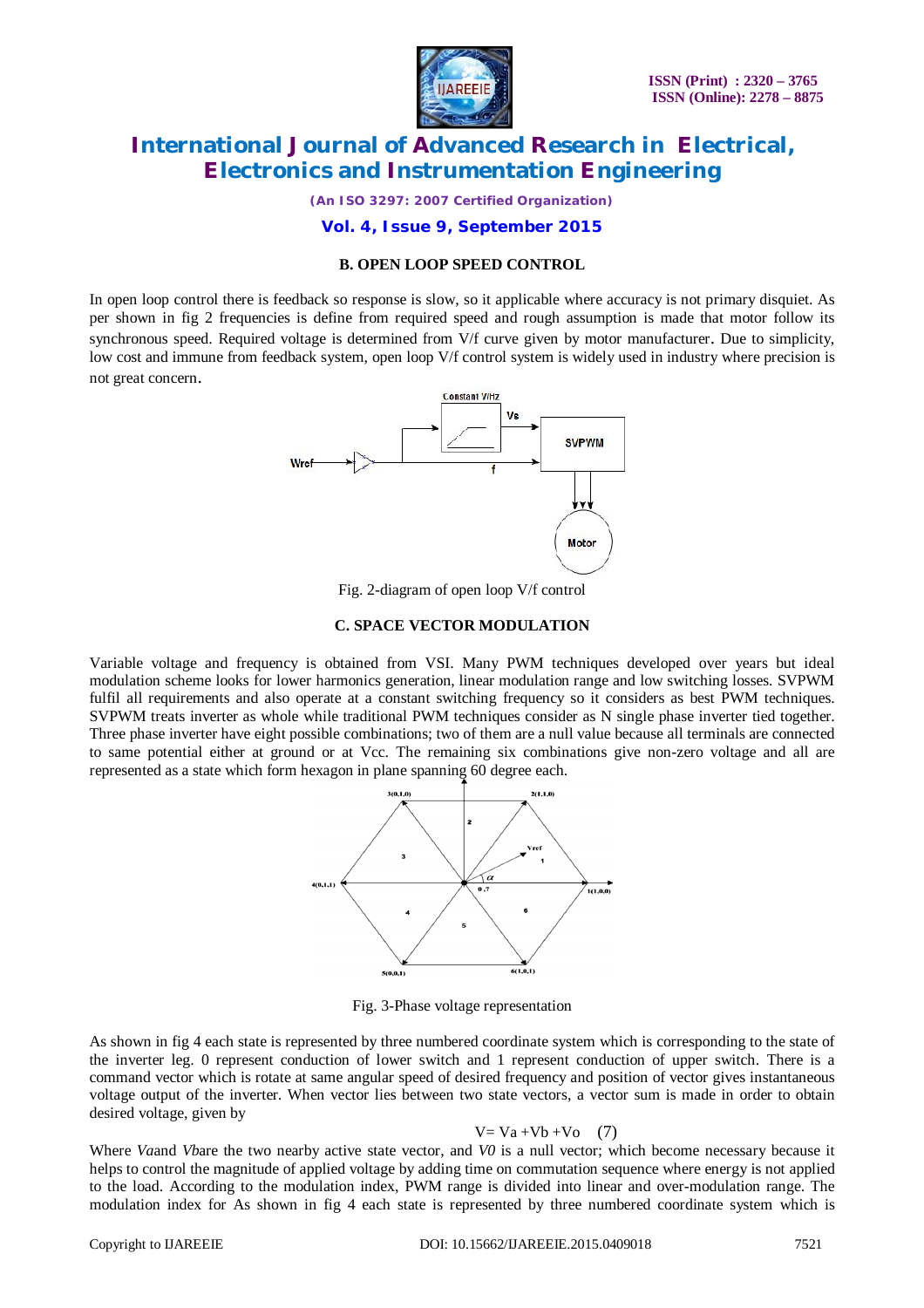

*(An ISO 3297: 2007 Certified Organization)*

### **Vol. 4, Issue 9, September 2015**

corresponding to the state of the inverter leg. 0 represent conduction of lower switch and 1 represent conduction of upper switch. There is a command vector which is rotate at same angular speed of desired frequency and position of vector gives instantaneous voltage output of the inverter.

According to the modulation index, PWM range is divided into linear and over-modulation range.

$$
MI = V/\frac{2}{\pi}Vdc
$$
 (8)

#### **II. MATLAB/SIMULINK MODEL**

A 3-phase squirrel-cage motor rated 3 HP, 220 V, 60 Hz, 1725 rpm is fed by a 3-phase MOSFET inverter connected to a DC voltage source of 325 V. The inverter is modelled using the "Universal Bridge" block and the motor by the "Asynchronous Machine" block. Its stator leakage inductance L is set to twice its actual value to simulate the effect of a smoothing reactor placed between the inverter and the machine. The load torque applied to the machine's shaft is constant and set to its nominal value of 12 N.m.The firing pulses to the inverter are generated by the "Space-Vector PWM modulator" block of the SPS library. The chopping frequency is set to 1980 Hz and the input reference vector to "Magnitude-Angle"Speed control of the motor is performed by the "Constant V/Hz" block. The magnitude and frequency of the stator voltages are set based on the speed setpoint. By varying the stator voltages magnitude in proportion with frequency, the stator flux is kept constant**.**



Fig 4 Simulation Model

#### **III. SIMULATION RESULTS**

In this paper we have discussed about the speed control of asynchronous motor using PWM technique the fig.5 shown the variation of speed against constant v/f ratio.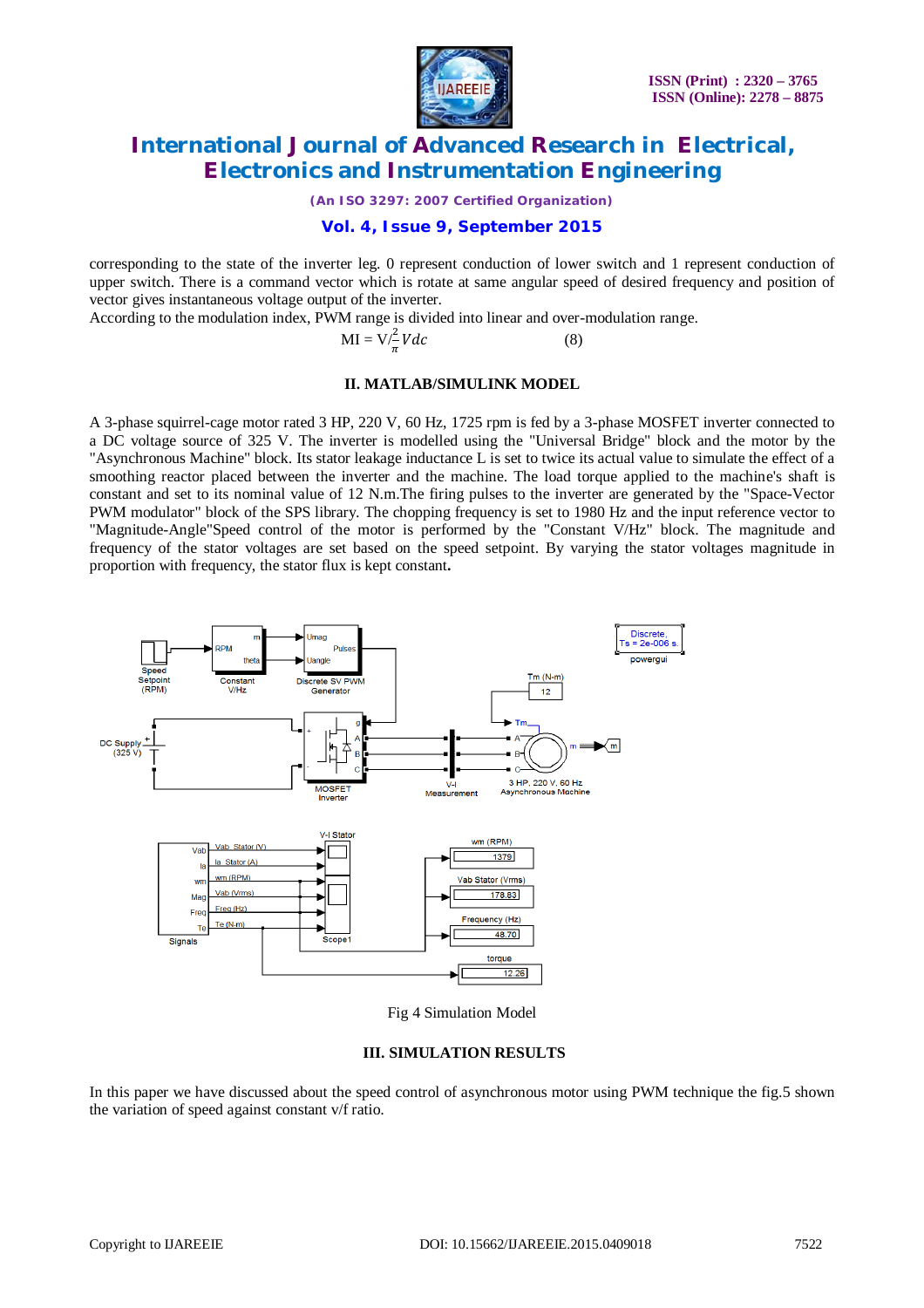

*(An ISO 3297: 2007 Certified Organization)*

### **Vol. 4, Issue 9, September 2015**



Fig 5 Speed-time Output characteristic of 3-phase I.M.

Fig.6 & Fig.7 shows the change in applied voltage and corresponding change in frequency with respect to time.



Fig 6 Voltage-time characteristic of 3-phase I.M.



Fig 7 Frequency –time characteristic of 3-phase I.M.

Fig.8 shows attain constant torque after having small variation with respect to time.



Fig 8 Output Torque-time characteristic of 3-phase I.M.

Fig 9 shows that the wave form of stator voltage of asynchronous motor used in this model.



Fig 9 Va stator characteristic of 3-phase I.M.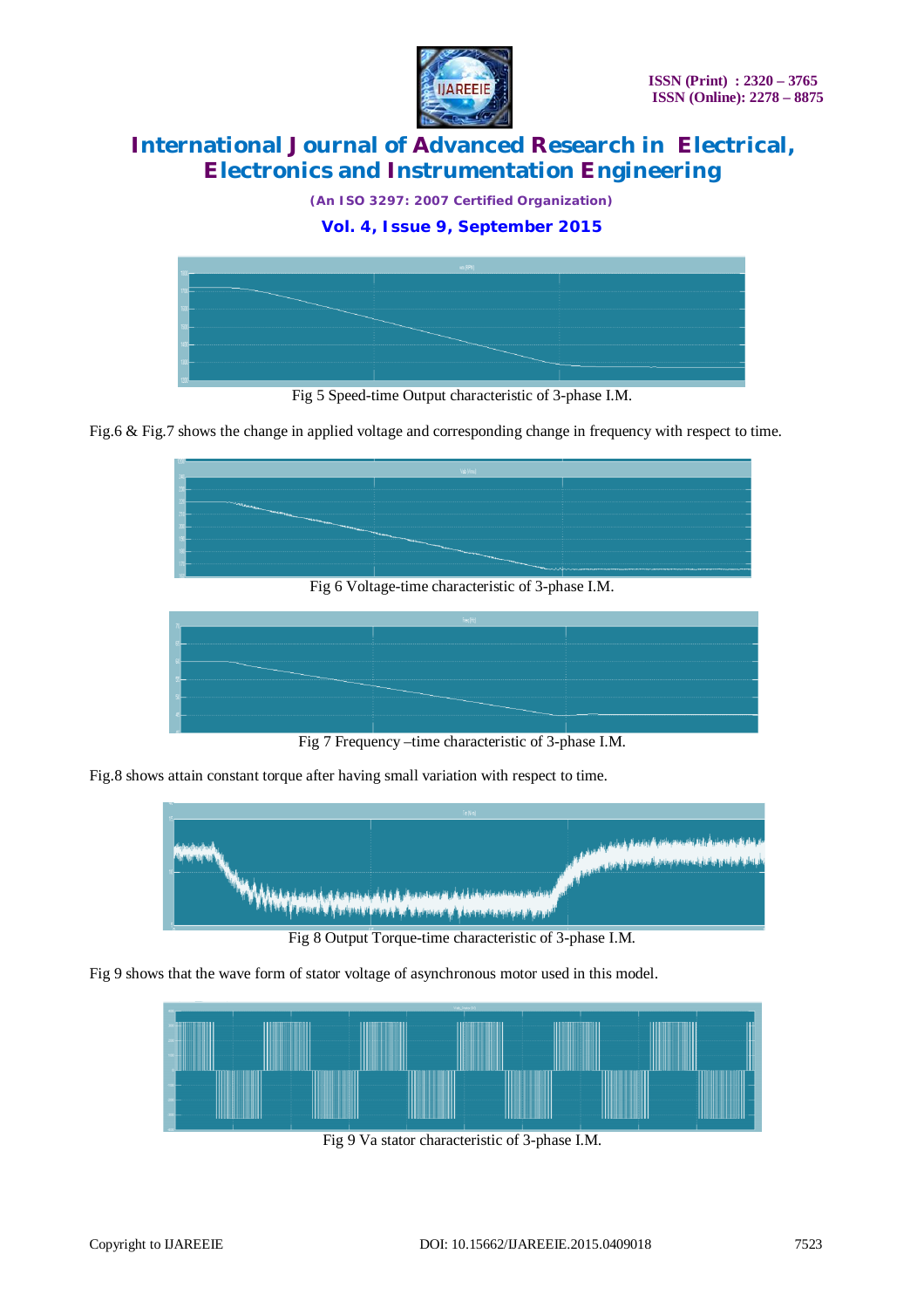

*(An ISO 3297: 2007 Certified Organization)*

### **Vol. 4, Issue 9, September 2015**

Fig.10 shows the sinusoidal waveform of stator current of asynchronous motor used in the model.



Fig 10 Ia stator current characteristic of I.M.

#### **IV. RESULTS**

#### **Table 1**

When induction motor parameter are set according to the following table i.e. preset speed condition, desired steady torque and specified input voltage and frequency. The controlled steady state speed is obtained shown in fig.5 Simultaneously the output torque is obtained which is equivalent to the desired torque. This steady state torque characteristic shown in fig.8 and tabulated below:

| <b>Desired</b> |                              |             | <b>Initial frequency (60hz)</b> |                | <b>Controlled</b> | Output            |
|----------------|------------------------------|-------------|---------------------------------|----------------|-------------------|-------------------|
| motor torque   | <b>Range of Preset Speed</b> |             | Initial Voltage (220V)          |                | steady state      | <b>Torque</b>     |
| (Tm)           | <b>Initial speed</b>         | Final       | Final                           | Final          | speed             | (T <sub>e</sub> ) |
|                |                              | speed       | frequency                       | <b>Voltage</b> | (Ws)              |                   |
| 11.9           | 1725                         | 1300        | 45.2                            | 165.8          | 1275              | 11.84             |
| 11.9           | 1825                         | <b>1400</b> | 48.7                            | 178.8          | 1379              | 12.16             |
| 12             | 1825                         | <b>1400</b> | 48.7                            | 178.8          | 1379              | 12.26             |
| 12             | 1950                         | 1525        | 53.04                           | 194.4          | 1509              | 12.34             |

We havesimulated and analyze open loop system and obtain the THD of phase current and voltage in fig11 & fig.12 through FFT analysis of powergui block.